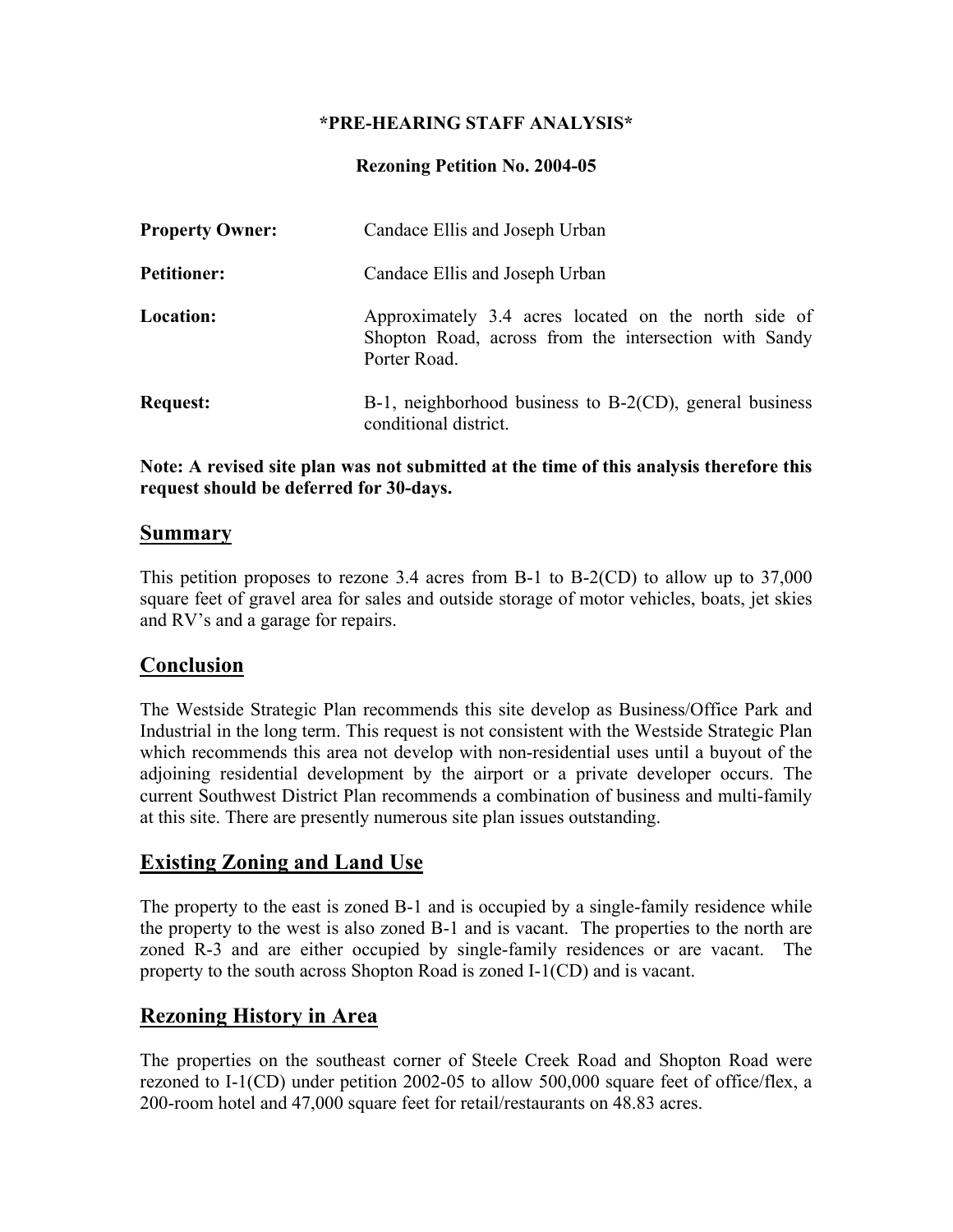# **Public Plans and Policies**

**Westside Strategic Plan (adopted June 2000).** The Westside Strategic Plan recommends Business/Office Park and Industrial uses at this location for the long term. However it also recommends that in the short term this site should remain as singlefamily neighborhoods until a buyout of the entire area can be accomplished. No rezonings to non-residential designations should occur within or adjacent to residential areas until the neighborhoods are bought as a whole by the airport or a private developer. The current Southwest District Plan recommends a combination of business and multifamily at this site.

# **Proposed Request Details**

This petition proposes to rezone 3.4 acres from B-1 to B-2(CD) to allow up to 37,000 square feet of gravel area for sales and outside storage of motor vehicles, boats, jet skies and RV's and a garage to for repairs.

# **Public Infrastructure**

**Roads.** Shopton Road is a minor thoroughfare with no future improvements scheduled.

**Traffic Impact / CDOT Comments**. CDOT notes that this site could generate approximately 30 trips per day as currently zoned. Under the proposed zoning the site could generate approximately 130 trips per day. This will have a minor impact on the surrounding thoroughfare system.

**Transit.** This site is presently not served by transit.

**Connectivity.** Connectivity will not be required.

**Storm Water.** Storm Water Services notes that no significant downstream impacts due to drainage are foreseen due to the rezoning of this parcel.

**School Information.** This request will not impact the school system.

### **Outstanding Issues**

**Land Use.** The Westside Strategic Plan recommends this site develop as Business/Office Park and Industrial in the long term. This request is not consistent with The Westside Strategic Plan which recommends this area not develop with non-residential uses until a buyout of the adjoining residential neighborhood by the airport or a private developer occurs. The current Southwest District Plan recommends a combination of business and multi-family uses at this site.